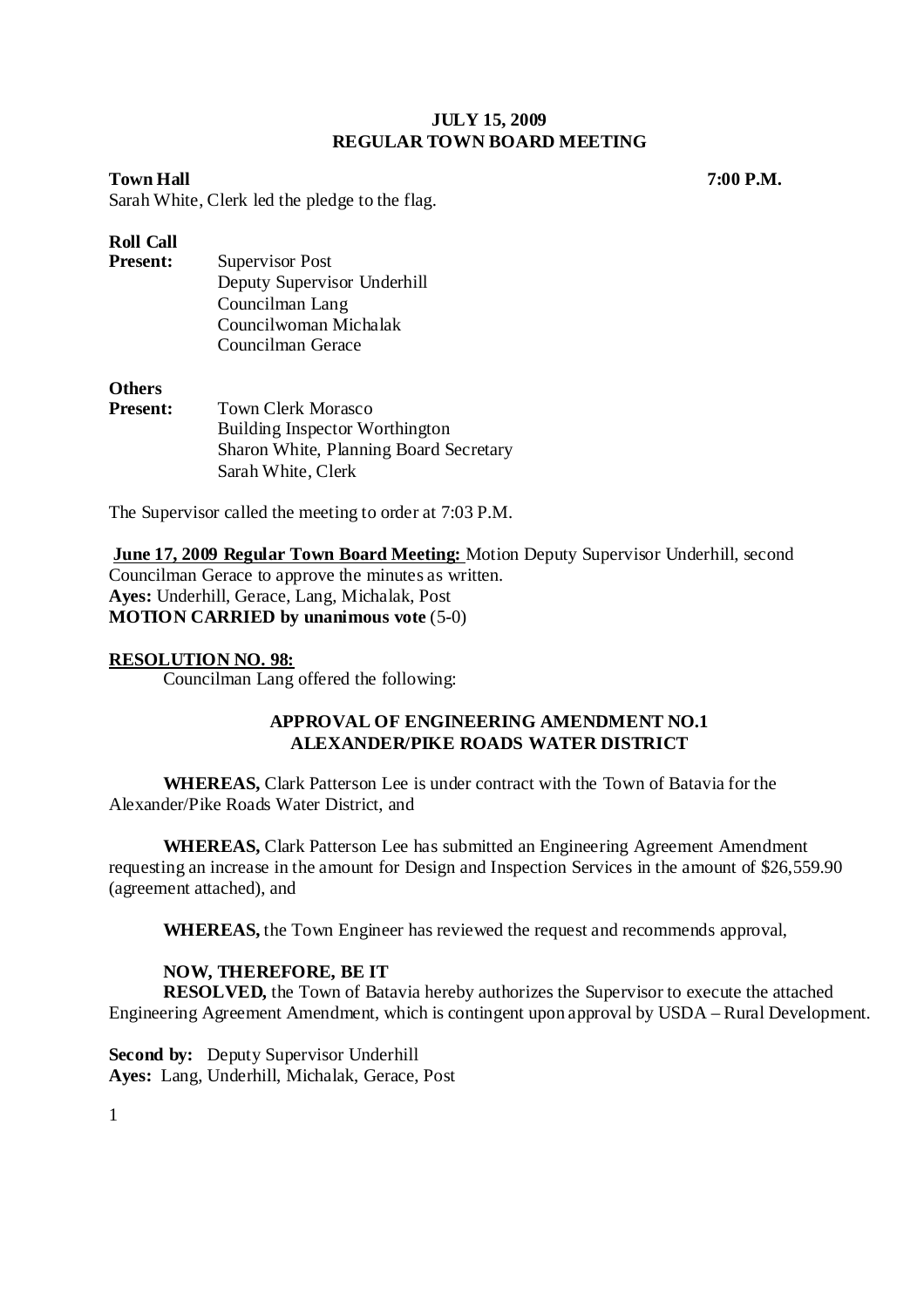**APPROVED by unanimous vote** (5-0)

## **RESOLUTION NO. 99:**

Deputy Supervisor Underhill offered the following:

# **APPROVAL OF ENGINEERING AMENDMENT NO.1 ROSE ROAD WATER DISTRICT**

**WHEREAS,** Clark Patterson Lee is under contract with the Town of Batavia for the Rose Road Water District, and

**WHEREAS,** Clark Patterson Lee has submitted an Engineering Agreement Amendment requesting an increase in the amount for Design and Inspection Services in the amount of \$16,412.40 (agreement attached), and

**WHEREAS,** the Town Engineer has reviewed the request and recommends approval,

# **NOW, THEREFORE, BE IT**

**RESOLVED,** the Town of Batavia hereby authorizes the Supervisor to execute the attached Engineering Agreement Amendment, which is contingent upon approval by USDA – Rural Development.

**Second by:** Councilman Lang **Ayes:** Underhill, Lang, Michalak, Gerace, Post **APPROVED by unanimous vote** (5-0)

#### **RESOLUTION NO. 100:**

Supervisor Post offered the following:

# **DISPOSE OF EQUIPMENT**

**WHEREAS,** the Highway Superintendent recommended to the Batavia Town Board to dispose of the following equipment that is in operable and/or of no value to the Town:

- 1- One Way Plow & Wing
- 1- Air-flo Tailgate Sander
- 1- Large Safe
- 8- Various Size Old Metal File Cabinets
- 1- HP Printer ss# USJC207272
- 1- Royal Crosscut Shredder
- 1- Magnavox VCR/DVD Player
- 1- Kodak D280 Camera

**RESOLVED,** the Batavia Town Board hereby authorizes the Highway Superintendent to dispose of the aforementioned equipment.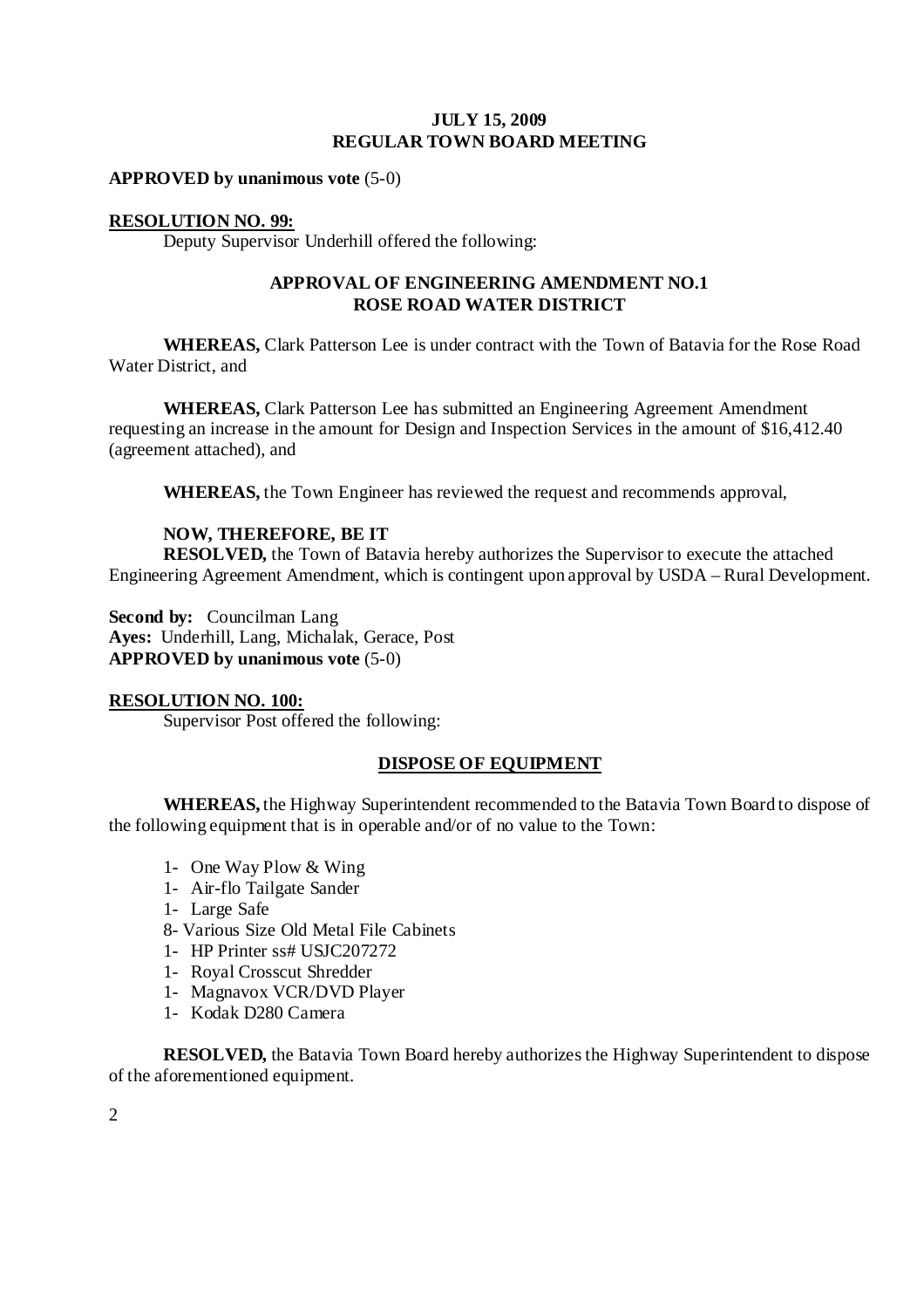**Second by:** Councilman Gerace **Ayes:** Post, Gerace, Lang, Underhill, Michalak **APPROVED by unanimous vote** (5-0)

#### **RESOLUTION NO. 101:**

Councilwoman Michalak offered the following:

# **PURCHASE OF MOBILE RADIO**

**RESOLVED,** the Batavia Town Board hereby authorizes the Highway Superintendent to purchase a mobile radio, for the new truck, through Genesee County, at a cost of \$2,428.00, funds to be expended from DA5130.200.

**Second by: Councilman Gerace Ayes:** Michalak, Gerace, Lang, Underhill, Post **APPROVED by unanimous vote** (5-0)

#### **RESOLUTION NO. 102:**

Councilman Gerace offered the following:

# **SEQR/NEPA/NOTICES OF INTENT SERVICES AGREEMENT – ALEXANDER/PIKE ROADS WATER DISTRICT TRANSMISSION MAIN EXTENSION BETWEEN THE TOWN OF BATAVIA AND STUART I. BROWN ASSOCIATES**

**WHEREAS**, the Supervisor wishes to retain Stuart I. Brown Associates to assist the Town in completing the required SEQR/NEPA reviews, satisfying the requirements of the New York State Department of Agriculture and Markets and ensuring compliance with the procedures and regulations of Rural Development for the Alexander/Pike Roads Water District at a cost of three thousand dollars  $($3,000)$ .

**NOW, THEREFORE, BE IT RESOLVED,** the Batavia Town Board hereby authorizes the Supervisor to retain Stuart I. Brown Associates for the aforementioned service and cost and to execute the agreement between the Town of Batavia and Stuart I. Brown Associates.

**Second by: Councilman Lang Ayes:** Gerace, Lang, Underhill, Michalak, Post **APPROVED by unanimous vote** (5-0)

# **RESOLUTION NO. 103:**

Councilman Lang offered the following:

#### **SEQR/NEPA/NOTICES OF INTENT SERVICES AGREEMENT –**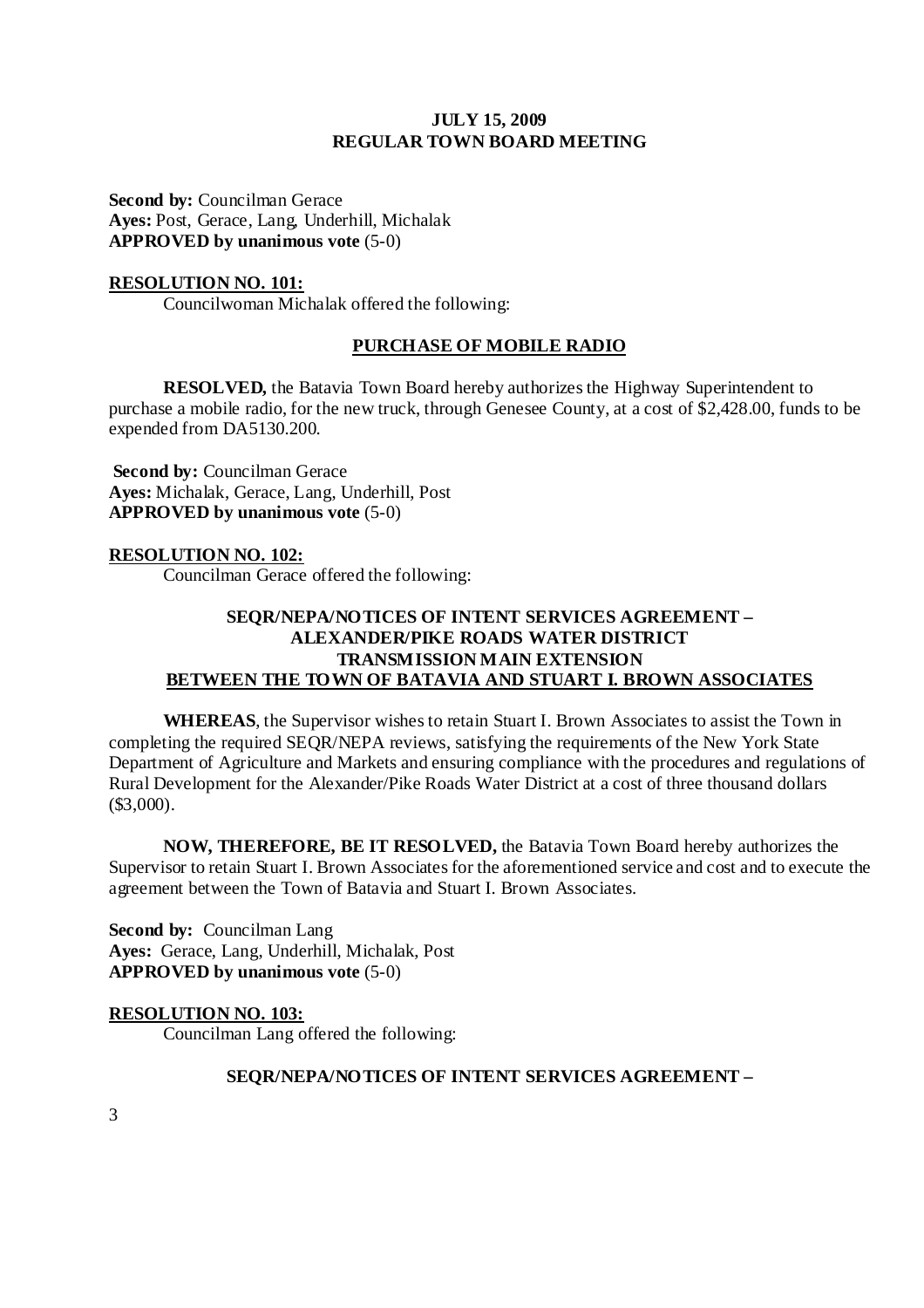# **ROSE ROAD WATER DISTRICT TRANSMISSION MAIN EXTENSION BETWEEN THE TOWN OF BATAVIA AND STUART I. BROWN ASSOCIATES**

**WHEREAS**, the Supervisor wishes to retain Stuart I. Brown Associates to assist the Town in completing the required SEQR/NEPA reviews, satisfying the requirements of the New York State Department of Agriculture and Markets and ensuring compliance with the procedures and regulations of Rural Development for the Rose Road Water District at a cost of three thousand dollars (\$3,000).

**NOW, THEREFORE, BE IT RESOLVED,** the Batavia Town Board hereby authorizes the Supervisor to retain Stuart I. Brown Associates for the aforementioned service and cost and to execute the agreement between the Town of Batavia and Stuart I. Brown Associates.

**Second by: Deputy Supervisor Underhill Ayes:** Lang, Underhill, Michalak, Gerace, Post **APPROVED by unanimous vote** (5-0)

#### **RESOLUTION NO. 104:**

Deputy Supervisor Underhill offered the following:

# **SEQR/NEPA/NOTICES OF INTENT SERVICES AGREEMENT – WORTENDYKE ROAD WATER DISTRICT TRANSMISSION MAIN EXTENSION BETWEEN THE TOWN OF BATAVIA AND STUART I. BROWN ASSOCIATES**

**WHEREAS**, the Supervisor wishes to retain Stuart I. Brown Associates to assist the Town in completing the required SEQR/NEPA reviews, satisfying the requirements of the New York State Department of Agriculture and Markets and ensuring compliance with the procedures and regulations of Rural Development for the Wortendyke Road Water District at a cost of two thousand dollars (\$2,000).

**NOW, THEREFORE, BE IT RESOLVED,** the Batavia Town Board hereby authorizes the Supervisor to retain Stuart I. Brown Associates for the aforementioned service and cost and to execute the agreement between the Town of Batavia and Stuart I. Brown Associates.

**Second by: Councilman Gerace Ayes:** Underhill, Gerace, Lang, Michalak, Post **APPROVED by unanimous vote** (5-0)

**SUSPEND THE RULES**-Motion Deputy Supervisor Underhill, second Councilman Lang to suspend the rules to introduce an additional resolution. **Ayes:** Underhill, Lang, Michalak, Gerace, Post **MOTION CARRIED by unanimous vote** (5-0)

# **RESOLUTION NO. 105:**

Supervisor Post offered the following: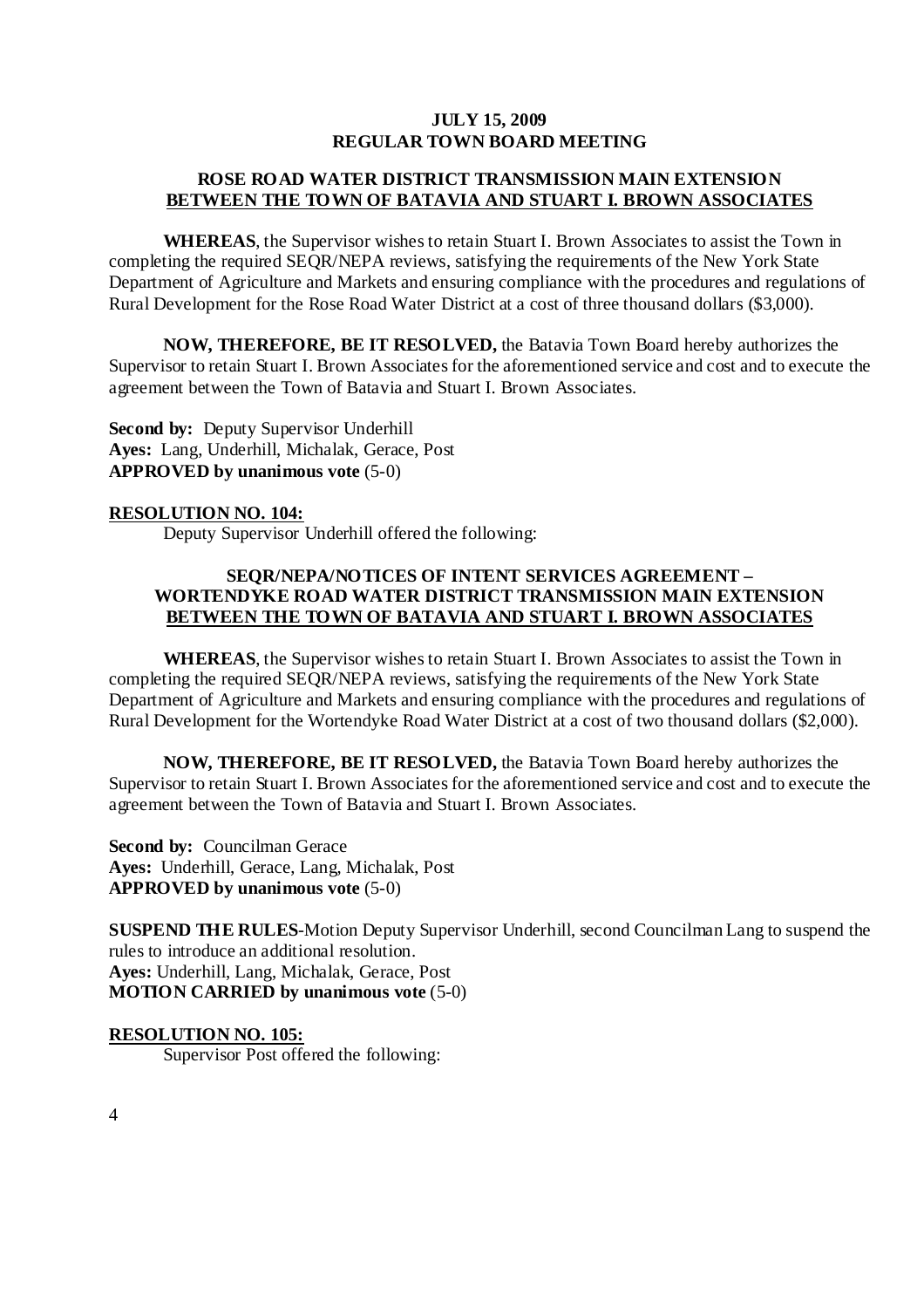# **APPOINTMENT OF FULL-TIME JUSTICE CLERK**

 **WHEREAS,** Vickie Klein, full-time Justice Clerk has resigned; and

**WHEREAS,** both Justices recommended and appointed Sarah White as the full-time Justice Clerk.

#### **NOW, THEREFORE, BE IT**

**RESOLVED,** the Batavia Town Board hereby concurs with the Town Justices' appointment of Sarah White as full-time Justice Clerk; and be it

**FURTHER RESOLVED,** Ms. White will be compensated at a rate of \$15.00 per hour, 40 hour work-week.

**Second by:** Councilman Lang **Ayes:** Post, Lang, Underhill, Michalak, Gerace **APPROVED by unanimous vote** (5-0)

**Abstract No. 7-2009:** Motion Councilman Gerace, second Councilwoman Michalak to authorize the Supervisor to pay the following vouchers:

| <b>TOTAL</b>         | \$499,443.61 |
|----------------------|--------------|
| Wortendyke Water     | 145.00       |
| Rose Water           | 89,332.19    |
| <b>Lovers Water</b>  | 875.00       |
| Alexander/Pike Water | 239,658.79   |
| Ellicott Water       | 5,280.00     |
| Putnam/Shepard Water | 7,319.68     |
| Wilkinson Water      | 7,321.89     |
| Pearl Water          | 7,315.28     |
| Water                | 4,967.08     |
| Sewer No. 2          | 1,551.41     |
| Sewer No. 1          | 1,425.26     |
| Highway              | 87,402.51    |
| General              | \$46,849.52  |

Check numbers 13915 thru 13961, 13963 thru 14012, online 230.98 **Ayes:** Gerace, Michalak, Lang, Underhill, Post **MOTION CARRIED by unanimous vote** (5-0)

#### **DEPARTMENT REPORTS:**

#### **The Supervisor reported for the Water/Sewer:**

**Sewer District I** - There will be a meeting next week for administering the grant funds for Sewer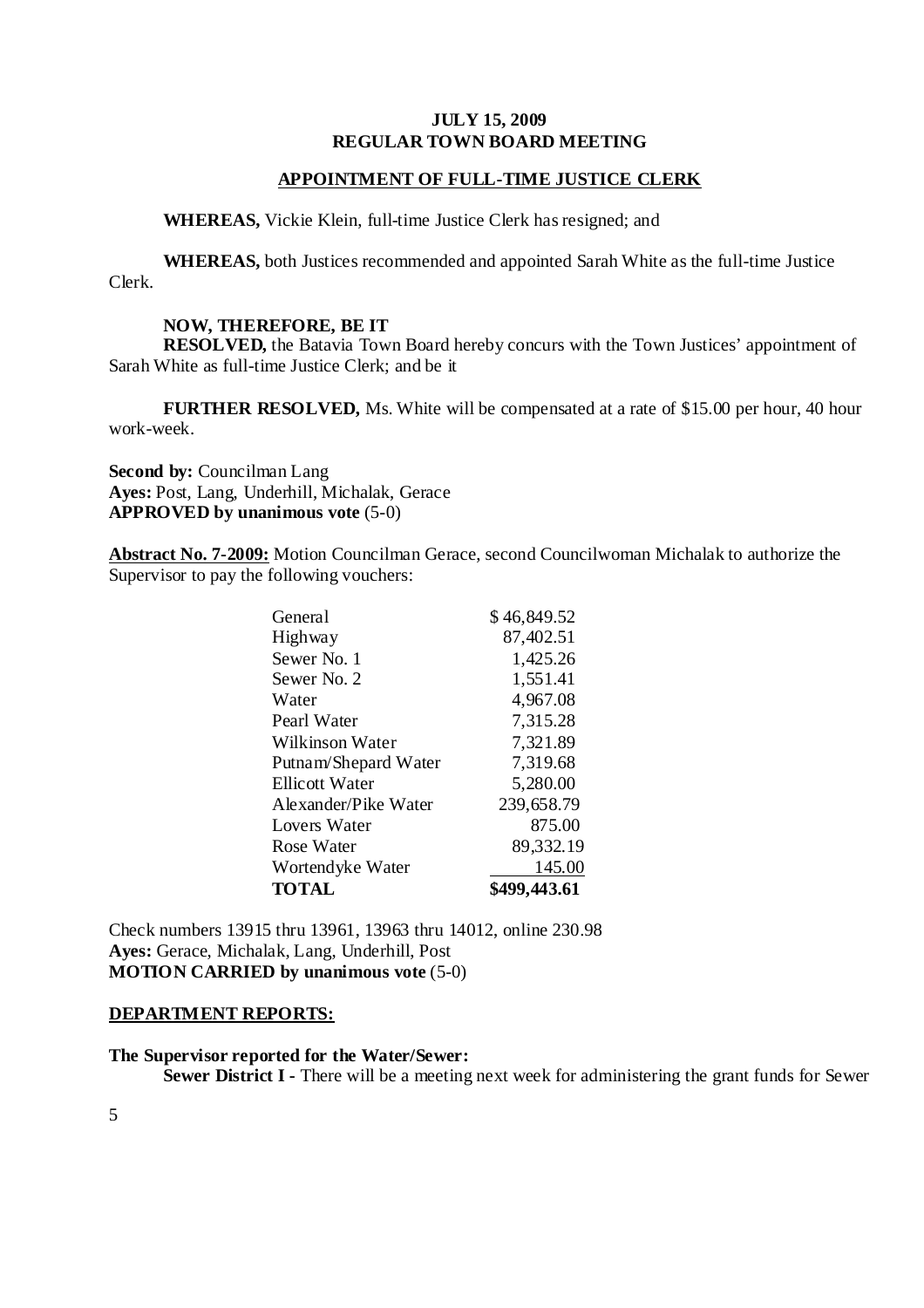District I.

**Alexander/Pike and Rose Roads Water District-** Working on the water loop expansion for the Alexander/Pike Roads and Rose Road Water Districts.

#### **Building Inspector** reported on the following**:**

**Junkyards-** The junkyards are scheduled for inspection and should be done by the end of the month.

**Building Permits-** The issuance of permits is at the same pace as last year.

# **Supervisor's Report:**

**Status Report** on expenditures and revenues is available for the Board's review. The investment sheets will be entered into the minute book. The monies are invested in CD's and are paying a rate of .99% for the 6 month CD and .50% for the 30 day CD.

**RI-DAN'S INC. WAIVER LETTER –**Motion Deputy Supervisor Underhill, second Councilwoman Michalak, the Batavia Town Board hereby authorizes a waiver to Ri-Dan's Inc. for the 30 day advance notice requirement for applying for a New York State Liquor License Renewal. Said license expires 7/31/09.

**Ayes:** Underhill, Michalak, Gerace, Lang, Post **MOTION CARRIED by unanimous vote** (5-0)

**CHAMBER OF COMMERCE–VISITORS GUIDE-** Motion Councilwoman Michalak, second Councilman Lang, the Batavia Town Board hereby authorizes a full-page advertisement in the 2010 Genesee County Visitors Guide at a cost not to exceed \$1,700.00, appointing Teressa Morasco as the Community Page Coordinator.

**Ayes:** Michalak, Underhill, Gerace, Lang, Post **MOTION CARRIED by unanimous vote** (5-0)

**Volunteer Fire Fighters-** The Supervisor expressed the deep appreciation for the service provided by the Town of Batavia and East Pembroke Volunteer Fire Departments and Auxiliaries. The Town has a premium level of coverage from the men and women that spend countless hours each week training, preparing and responding to hundreds of calls.

# **COMMITTEE REPORTS:**

# **The Town Clerk reported on the following:**

**June Town Clerk monthly report collected a** total of \$12,813.99 remitted \$11,971.56 to the Supervisor for the Local Share.

**Liquor License Renewal**- Received notice from 48 Deli Express, located at 8204 Park Road that they have made application to NYS to renew their liquor license.

# **ADJOURNMENT:**

Motion Deputy Supervisor Underhill, second Councilman Gerace to adjourn the Regular Town